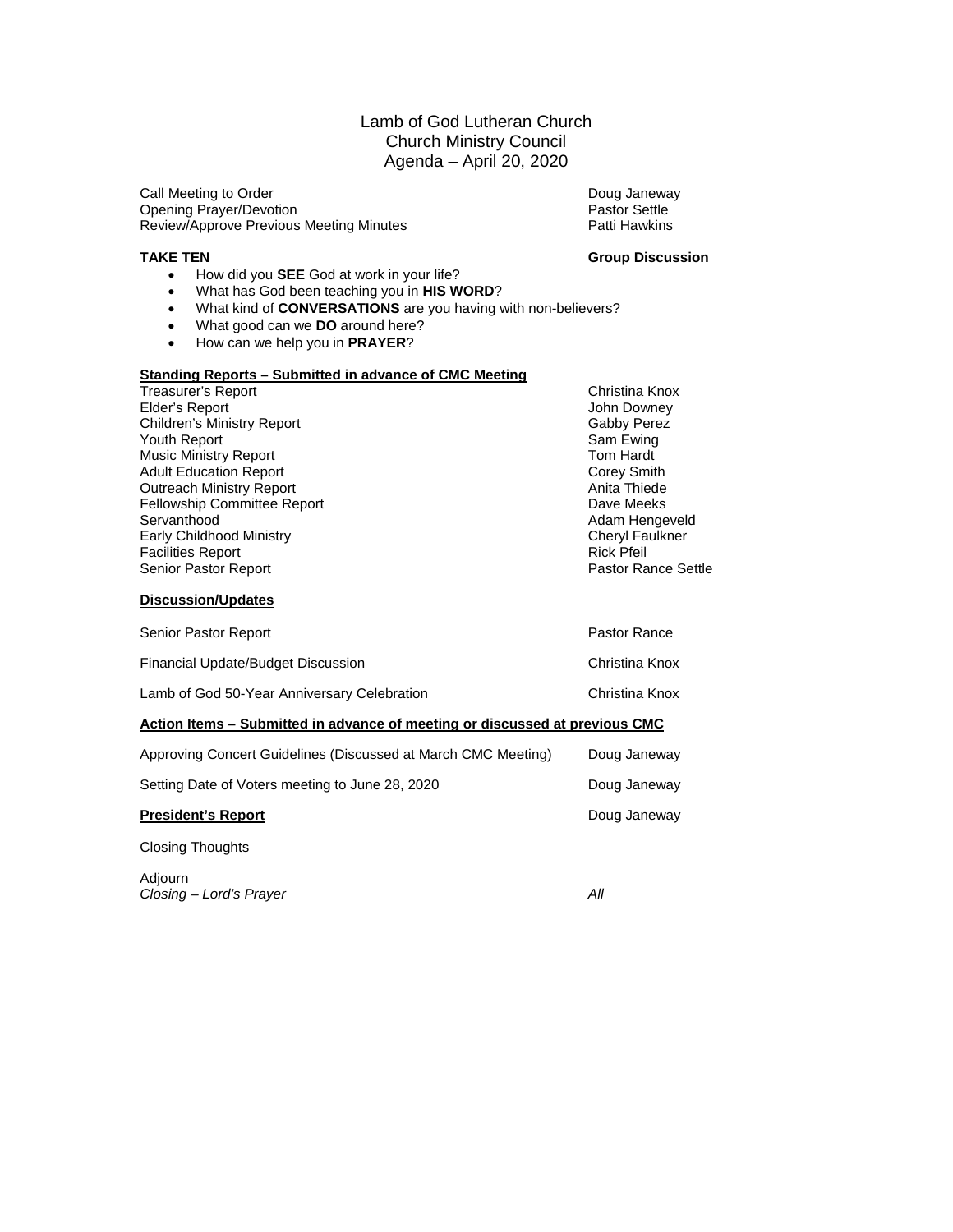#### Members Present:

Doug Janeway, President Mike Van Strien, Vice President Christina Knox, Treasurer Anita Thiede, Chairman of Outreach Tom Hardt, Chairman of Music Ministry Rick Pfeil, Chairman of Facilities Gabby Perez, Chairman of Children's Ministry Adam Hengeveld, Chairman of Servanthood Dave Meeks, Chairman of Fellowship Sam Ewing, Chairman of Youth Ministry Corey Smith, Chairman of Adult Education Patti Hawkins, Secretary

Staff Members Present:

Pastor Rance Settle Hannah Prindiville Dawn Wendorf Stephanie Poyner Jason Barnhart Darcie Boughton Brandy Simmons

The meeting was called to order by Doug Janeway, President, at 7:00 pm.

#### **Opening Prayer/Devotion –** Pastor Rance opened the meeting with a devotion about perspective and a prayer.

#### **Review/Approve Previous Month's Minutes**

The minutes for the February CMC meeting were presented. Motion to approve minutes: Adam Hengeveld Second: Rick Pfeil THE MOTION CARRIED**.**

#### **TAKE TEN**

Doug led the CMC in a discussion about Joining Jesus on His Mission. Various members shared stories of their experiences in the past month. We will be taking ten again next month.

#### **Ministry Reports –**

All ministry leaders submit reports prior to the meeting.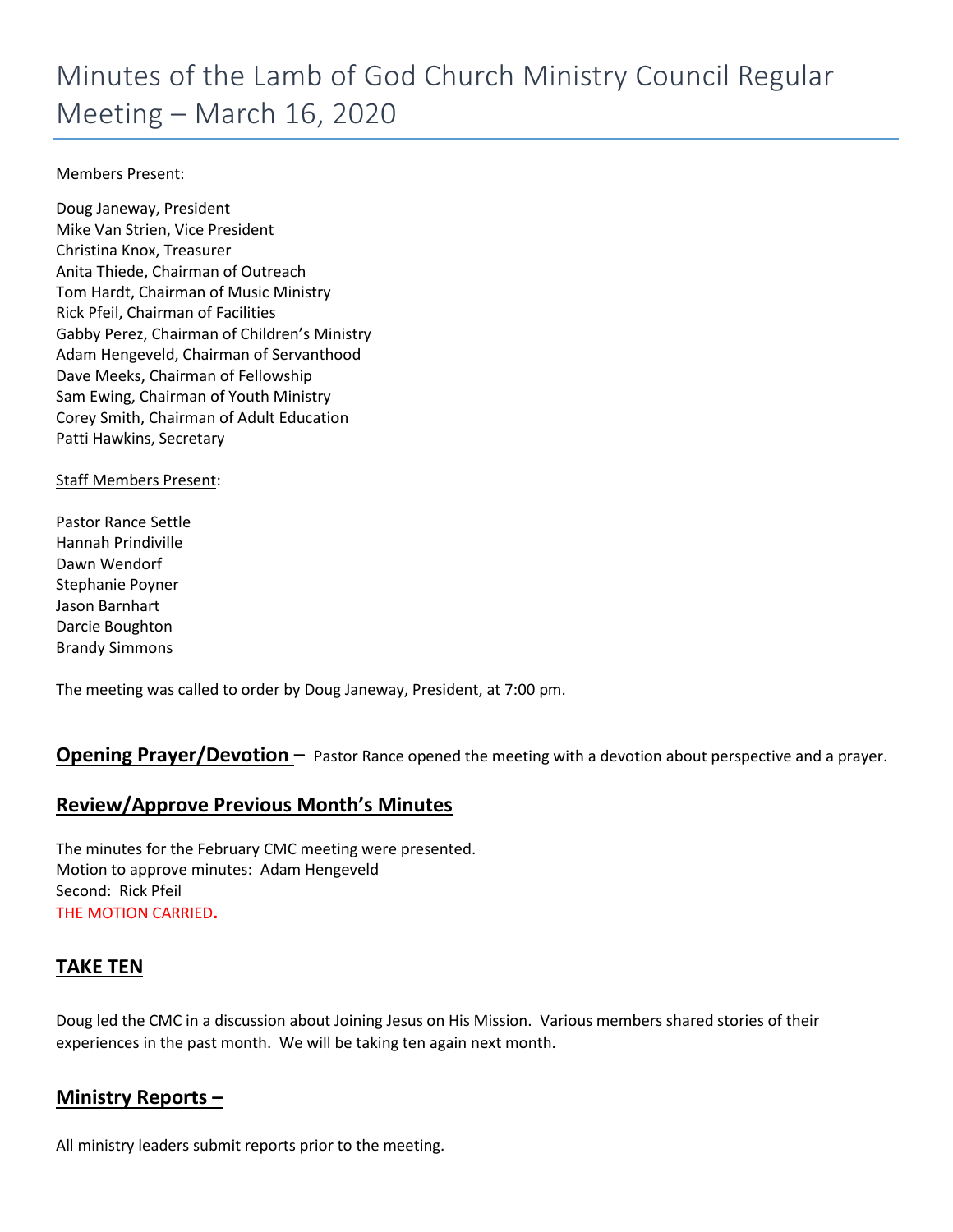# **Discussion/Updates**

**Budget discussion** – Doug thanked Christina and Darcie for all their work putting the budget together. He thanked the ministries for doing their part to trim the budget. He asked leaders to put together a list of items that they wish they could have done, had we had room in the budget.

Christina distributed the proposed budget. It includes a 4.5% increase based on current giving trends; it is a decrease from last year's budget. She walked members through the proposed budget. Our giving trends are decreasing each year. There is concern about having the increase described above for giving. We are hopeful that the stewardship education coming later this year will help that. Doug pointed out that once again there are no raises for the staff.

Adam suggested reducing missions from 12% to 10%. He also thought we should calculate the missions based off of current year figures rather than prior year figures. Anita felt that using current year revenue is reasonable, but she disagreed with decreasing the percentage. Pastor pointed out that our ECM is also outreach, which bumps up our outreach percentage.

Adam Hengeveld made a motion: TO base annual mission budget off of proposed 2020-2021 year budgeted contributions (line 4010 - \$1,251,313) and for this year to reduce our mission budget on line 580 to 10%. [Currently the outreach calculation is based on FY 2019 actual giving.] Dave Meeks seconded. There followed some discussion. A voice vote was not clear, so a show of hands vote was taken. With 3 abstentions, the motion carried.

Doug laid out that the next step is to make this change to the budget. At our April meeting we will have a proposed budget to approve for presentation to the congregation.

**Policies & Procedure – Concert Guidelines** – Stephanie Poyner has proposed a concert guideline policy (see attached) to clarify our policy and insure that we don't violate our 501(c)(3) status. **Suggestions** were made for some additions to the policy.

**Update – Corona Virus Preparedness –** Pastor reported that there are people watching the preparedness. We are now going to have to worship online only; Wednesday services will be online as well since the government is recommending not meeting in groups of more than 10 people. Preparations are being made to figure out how to communicate and help people to stay connected. There will be Bible studies and other resources added to our website. The services will be broadcast live and will remain available online. We hope that it will be for a short time, but we are preparing in case it is required longer. Prayers are requested for the ministry team as they work out the details. There is also discussion about online giving and the fee that goes along with it. It was discussed that doing online bill pay through your bank does not incur a fee, so members can be encouraged to donate that way. Most outside groups are canceling their events, and we are stating that outside groups will not be meeting on our campus.

They are investigating ways to hold meetings online.

The preschool is also monitoring the situation. Dallas has closed schools indefinitely; Coppell has closed through April 3. We are waiting for LISD to make a statement, expected on Thursday. We will follow LISD's recommendations.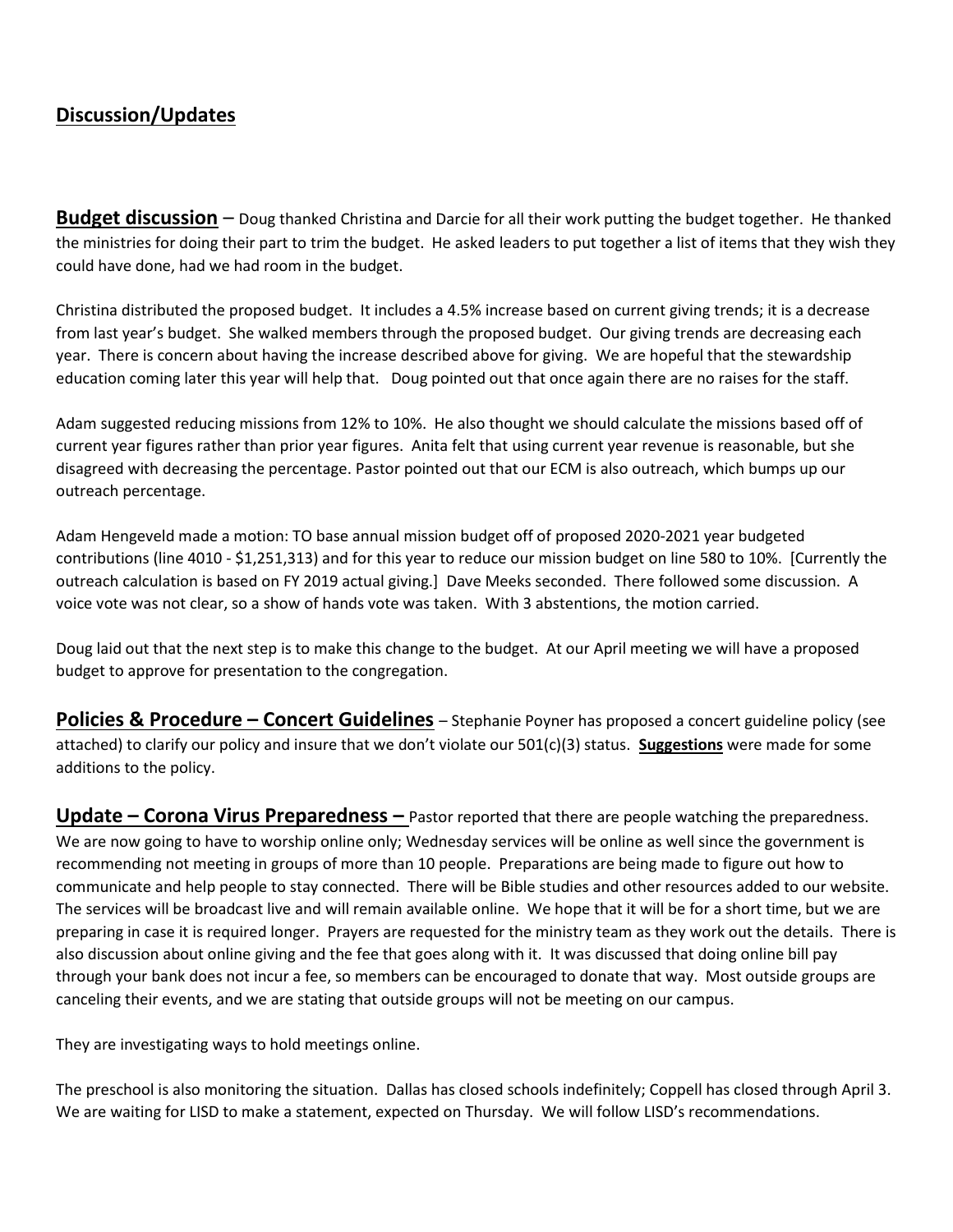Hannah mentioned that it would be good to do something for our high school seniors, as they could miss their proms and their graduation ceremonies. They are still thinking of what to do.

We are monitoring the situation and taking things a week at a time. Currently everything in March is most likely canceled, and some things in April will be canceled (family picnic, pancake breakfast, Easter egg hunt, Walk with Jesus, etc.) We are taking it week by week. If we have to cancel all of these things, we will put more resources into fall events (family picnic -> Oktoberfest). As soon as we are allowed back in the building, we will hold an Easter service and a confirmation, regardless of when that occurs.

# **Action Items –**None

# **President's Report –**

**CLOSING THOUGHTS** - God is in control. We need to stay in the boat. The times are uncertain, but the ending is not.

Motion to adjourn: Tom Hardt Second –Dave Meeks THE MOTION CARRIED**.**

The meeting adjourned at 8:46 with the Lord's Prayer.

Respectfully submitted,

*Patti Hawkins,* Secretary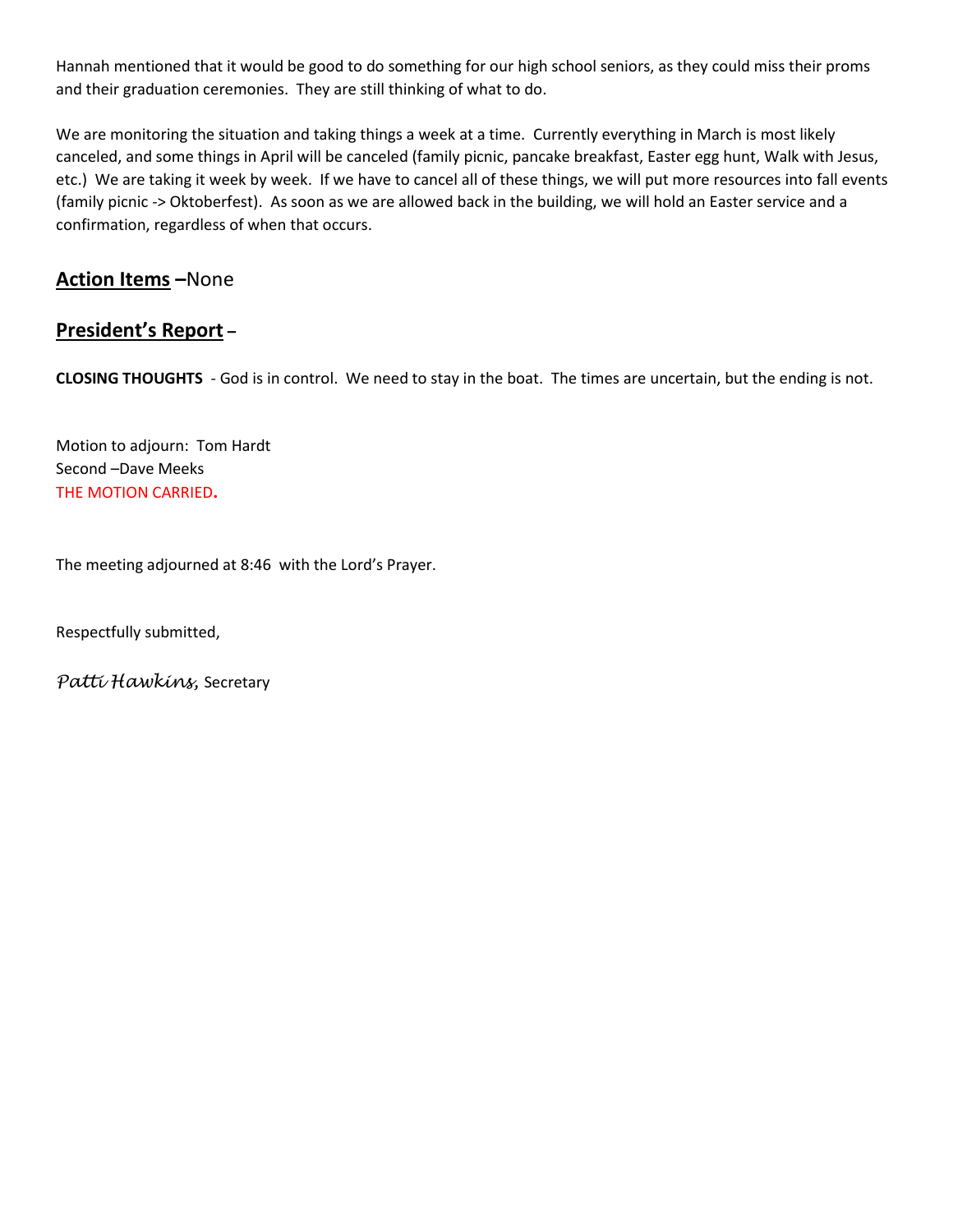#### Members Present via Webex:

Doug Janeway, President Mike Van Strien, Vice President Christina Knox, Treasurer Tom Hardt, Chairman of Music Ministry Rick Pfeil, Chairman of Facilities Gabby Perez, Chairman of Children's Ministry Adam Hengeveld, Chairman of Servanthood Dave Meeks, Chairman of Fellowship Sam Ewing, Chairman of Youth Ministry Corey Smith, Chairman of Adult Education Patti Hawkins, Secretary

Staff Members Present:

Pastor Rance Settle Stephanie Poyner Darcie Boughton

An emergency meeting of the Lamb of God Church Ministry Council was convened on April 11, 2020 via Webex. The meeting was called to order by Doug Janeway, President, at noon.

The purpose of the meeting was to discuss the application for the SBA Payroll Protection Plan loan for approx. \$160,000. The loan is fully forgivable if all terms were met, such as spending 75% on salaries and the rest for items such as utilities and mortgage payments. The loan is being applied for through American National Bank, our regular bank.

The attached resolution was presented to the CMC for consideration. Tom Hardt moved adoption of the resolution. Adam Hengeveld seconded. Discussion followed. Darcie and Christina walked members through the process of how they chose the amount to be applied for. They have discussed with the Texas District of LCMS who have assisted in the process. TCEF is required to approve our receiving this loan, but they were the ones that recommended that we apply for it.

A roll call vote was held. The motion carried; the resolution was approved.

Motion to adjourn: Corey Smith Second – Christina Knox THE MOTION CARRIED**.**

The April CMC meeting will also be held via Webex. Thanks to Mike Van Strien for setting up the call.

The meeting adjourned with a closing prayer by Pastor Rance.

Respectfully submitted,

*Patti Hawkins,* Secretary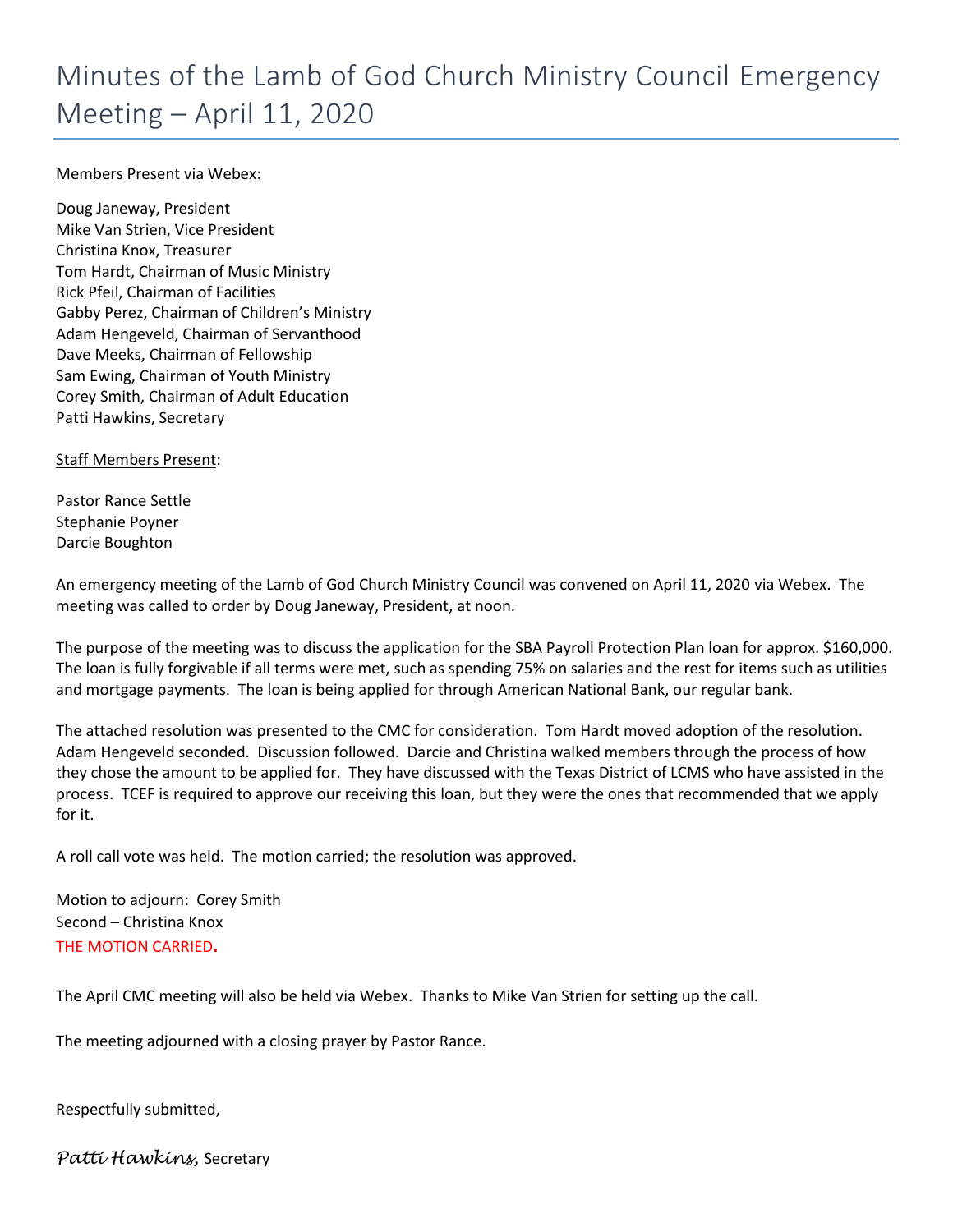**3:06 PM 04/07/20 Cash Basis**

# **Lamb of God Lutheran Church Income and Expense Report FY2019-2020**

 **March 2020**

|                                           | <b>Mar 20</b> | <b>Budget</b> | Jul '19 - Mar 20 | <b>YTD Budget</b> | <b>Annual Budget</b> |
|-------------------------------------------|---------------|---------------|------------------|-------------------|----------------------|
| <b>Ordinary Income/Expense</b>            |               |               |                  |                   |                      |
| Income                                    |               |               |                  |                   |                      |
| 4000 - CHURCH INCOME                      |               |               |                  |                   |                      |
| 4010 - Contributions Income               |               |               |                  |                   |                      |
| 4011 - Envelopes                          | 89,626.86     | 100,000.00    | 840,187.68       | 940,000.00        | 1,237,913.00         |
| 4012 - Plate                              | 3,598.18      | 6,000.00      | 47,054.71        | 56.500.00         | 75,000.00            |
| 4013 - Sunday School                      | 43.55         | 291.67        | 166.90           | 2,624.99          | 3,500.00             |
| Total 4010 - Contributions Income         | 93,268.59     | 106,291.67    | 887,409.29       | 999,124.99        | 1,316,413.00         |
| Total 4020 · Designated Expense Reduction | 0.00          | 0.00          | 19,603.46        | 42,800.00         | 52,800.00            |
| Total 4030 · Miscellaneous Income         | 946.00        | 16.67         | 2,681.86         | 149.99            | 200.00               |
| 4040 · Contingency Allocation             | 0.00          | 0.00          | 0.00             | 0.00              | 40,000.00            |
| Total 4000 - CHURCH INCOME                | 94,214.59     | 106,308.34    | 909,694.61       | 1,042,074.98      | 1,409,413.00         |
| 4500 - ECM INCOME                         |               |               |                  |                   |                      |
| 4510 - Registration                       | 0.00          | 500.00        | 28,045.00        | 34,500.00         | 35,000.00            |
| 4511 - Tuition                            | 27.102.75     | 35.000.00     | 236,847.95       | 280,000.00        | 350,000.00           |
| 4516 - Enrichment                         | 0.00          | 312.50        | 2,180.00         | 2,187.50          | 2,500.00             |
| Total 4500 - ECM INCOME                   | 27,102.75     | 35,812.50     | 267,072.95       | 316,687.50        | 387,500.00           |
| <b>Total Income</b>                       | 121,317.34    | 142,120.84    | 1,176,767.56     | 1,358,762.48      | 1,796,913.00         |
| <b>Gross Profit</b>                       | 121,317.34    | 142,120.84    | 1,176,767.56     | 1,358,762.48      | 1,796,913.00         |
| <b>Expense</b>                            |               |               |                  |                   |                      |
| 5000 - CHURCH EXPENSES                    |               |               |                  |                   |                      |
| Total 50 - SALARY/BENEFITS                | 65,876.47     | 70,884.28     | 578,388.24       | 620,888.85        | 800,375.00           |
| Total 510 - BENEFITS                      | 15,200.42     | 19,604.17     | 130,517.40       | 176,437.49        | 235,250.00           |
| Total 511 - PAYROLL TAXES                 | 3,582.54      | 4,700.00      | 32,888.70        | 39,400.00         | 52,000.00            |
| Total 51 - BENEFITS/PAYROLL TAXES         | 18,782.96     | 24,304.17     | 163,406.10       | 215,837.49        | 287,250.00           |
| Total 52 - ALLOWANCES                     | 118.45        | 341.67        | 1,199.62         | 3,074.99          | 4,100.00             |
| Total 53 - CONFERENCES/CONT ED/INTERNSHI  | $-368.86$     | 41.67         | 6,020.00         | 7,874.99          | 8,000.00             |
| <b>Total 54 - CONTRACTORS</b>             | 1,150.00      | 741.67        | 5,975.00         | 6.674.99          | 8,900.00             |
| Total 55 - PASTORAL MINISTRY              | 89.92         | 358.33        | 2,858.25         | 4,725.01          | 5,800.00             |
| <b>Total 56 - MUSIC MINISTRY</b>          | 297.41        | 1,358.34      | 4,848.05         | 6,074.98          | 6,100.00             |
| Total 67 - MULTI-MEDIA MINISTRY           | 0.00          | 79.17         | 0.00             | 712.49            | 950.00               |
| <b>Total 57 - ELDER MINISTRY</b>          | 273.00        | 0.00          | 472.92           | 200.00            | 2,200.00             |
| <b>Total 68 - CARE MINISTRY</b>           | 0.00          | 200.00        | 91.30            | 700.00            | 700.00               |
| 58 - OUTREACH MINISTRY                    |               |               |                  |                   |                      |
| Total 580 - MISSIONS                      | 12,203.67     | 12,631.50     | 108,977.36       | 113,683.50        | 151,578.00           |
| Total 582 - Outreach & Assimilation       | 0.00          | 179.16        | 881.82           | 1,762.52          | 2,450.00             |
| Total 58 - OUTREACH MINISTRY              | 12,203.67     | 12,810.66     | 109,859.18       | 115,446.02        | 154,028.00           |
| <b>Total 59 - EDUCATION MINISTRY</b>      | 0.00          |               | 194.87           |                   |                      |
| Total 60 - EARLY CHILDHOOD MINISTRY       | $-900.05$     | 21.67         | 10,205.85        | 10,334.99         | 10,400.00            |
| Total 61 - CHILDREN'S MINISTRY            | 0.00          | 5,250.00      | 1,605.83         | 8,350.00          | 14,100.00            |
| Total 62 - YOUTH MINISTRY                 | 0.00          | 191.67        | 466.27           | 3,524.99          | 4,100.00             |
| Total 63 - FELLOWSHIP MINISTRY            | 0.00          | 333.33        | 1,062.28         | 3,000.01          | 4,000.00             |
| Total 64 - SERVANTHOOD MINISTRY           | 0.00          | 137.49        | 581.43           | 1,237.53          | 1,650.00             |
| 65 - FACILITIES/FINANCE MINISTRIES        |               |               |                  |                   |                      |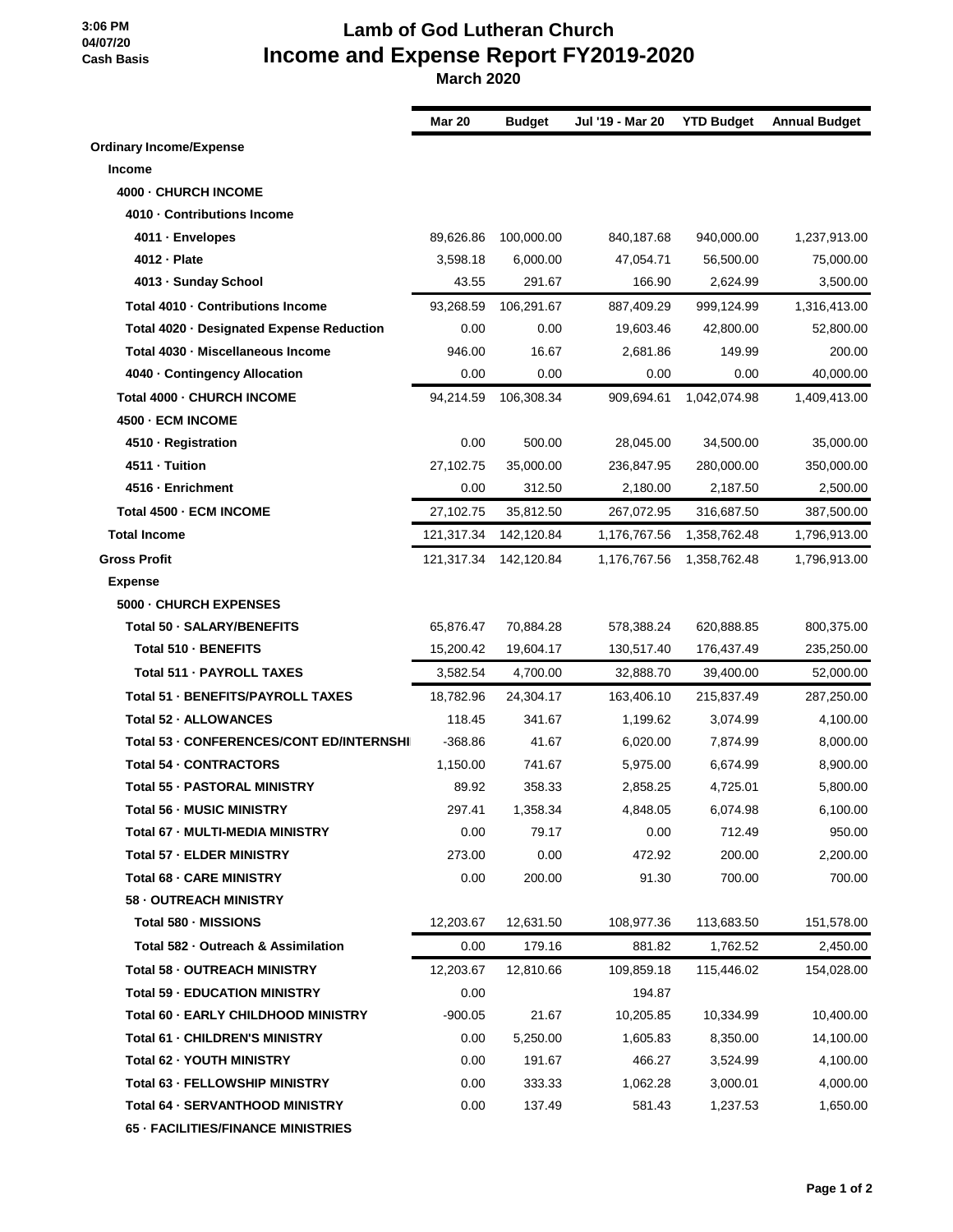#### **3:06 PM 04/07/20 Cash Basis**

# **Lamb of God Lutheran Church Income and Expense Report FY2019-2020 March 2020**

|                                                | <b>Mar 20</b> | <b>Budget</b> | Jul '19 - Mar 20 | <b>YTD Budget</b> | <b>Annual Budget</b> |
|------------------------------------------------|---------------|---------------|------------------|-------------------|----------------------|
| Total 650 - ADMINISTRATIVE                     | 2.957.93      | 2,466.66      | 20,809.91        | 22,200.02         | 29,600.00            |
| Total 651 - IT SUPPORT & EQUIPMENT             | 2,099.04      | 3,291.67      | 23,759.71        | 29,624.99         | 39,500.00            |
| <b>Total 652 - INSURANCE &amp; MAINTENANCE</b> | 13,184.78     | 43,416.66     | 30,709.10        | 70,750.02         | 81,000.00            |
| <b>Total 653 - ANNUAL BUILDING EXPENSES</b>    | 103.50        | 666.67        | 7,387.72         | 10,599.99         | 11,100.00            |
| Total 654 - UTILITIES                          | 6,872.85      | 7,003.79      | 57,792.48        | 63,034.09         | 79,500.00            |
| <b>Total 655 - MAJOR/MINOR EXPENDITURES</b>    | 0.00          | 416.67        | 0.00             | 3,749.99          | 5,000.00             |
| Total 656 - LOANS & INTEREST                   | 12,926.00     | 19.780.00     | 117,718.74       | 178,020.00        | 237,360.00           |
| Total 65 - FACILITIES/FINANCE MINISTRIES       | 38,144.10     | 77,042.12     | 258,177.66       | 377,979.10        | 483,060.00           |
| Total 66 - CMC MINISTRY                        | 0.00          | 100.00        | 815.50           | 900.00            | 1,200.00             |
| Total 5000 - CHURCH EXPENSES                   | 135,667.07    | 194,196.24    | 1,146,228.35     | 1,387,536.43      | 1,796,913.00         |
| <b>Total Expense</b>                           | 135,667.07    | 194,196.24    | 1,146,228.35     | 1,387,536.43      | 1,796,913.00         |
| <b>Net Ordinary Income</b>                     | $-14,349.73$  | $-52.075.40$  | 30,539.21        | -28,773.95        | 0.00                 |
| Net Income                                     | $-14,349.73$  | $-52,075.40$  | 30,539.21        | $-28,773.95$      | 0.00                 |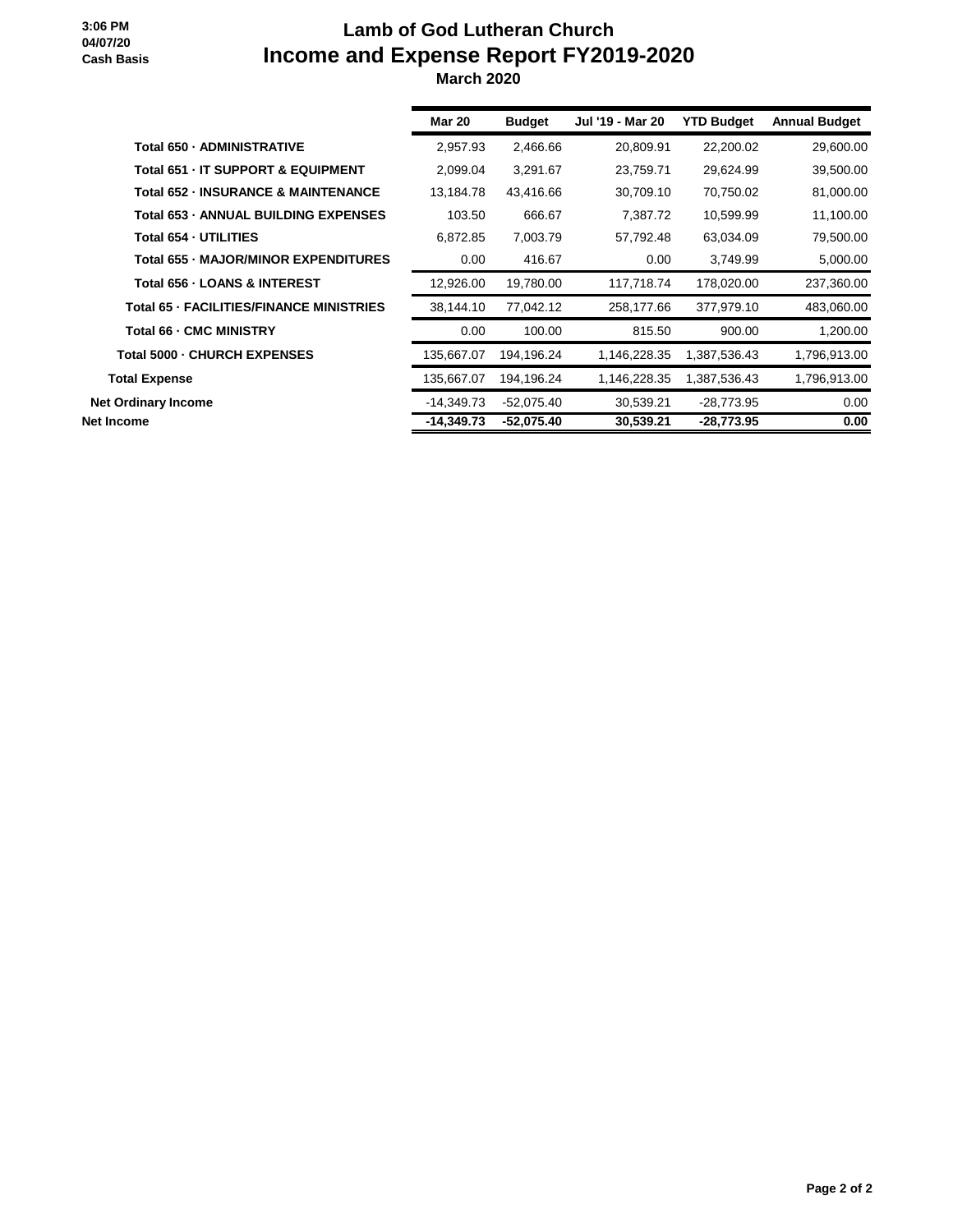Elder's Report to CMC

Apr 10, 2020

Submitted by John Downey

The Elders discussed the following items during our monthly Apr 2020 Elder Meeting

- 1. No on-site Elder meeting due to Covid-19
- 2. Email communication sent to Elders with notes from Pastor Settle, Pastor Waiser, and Vicar Mark.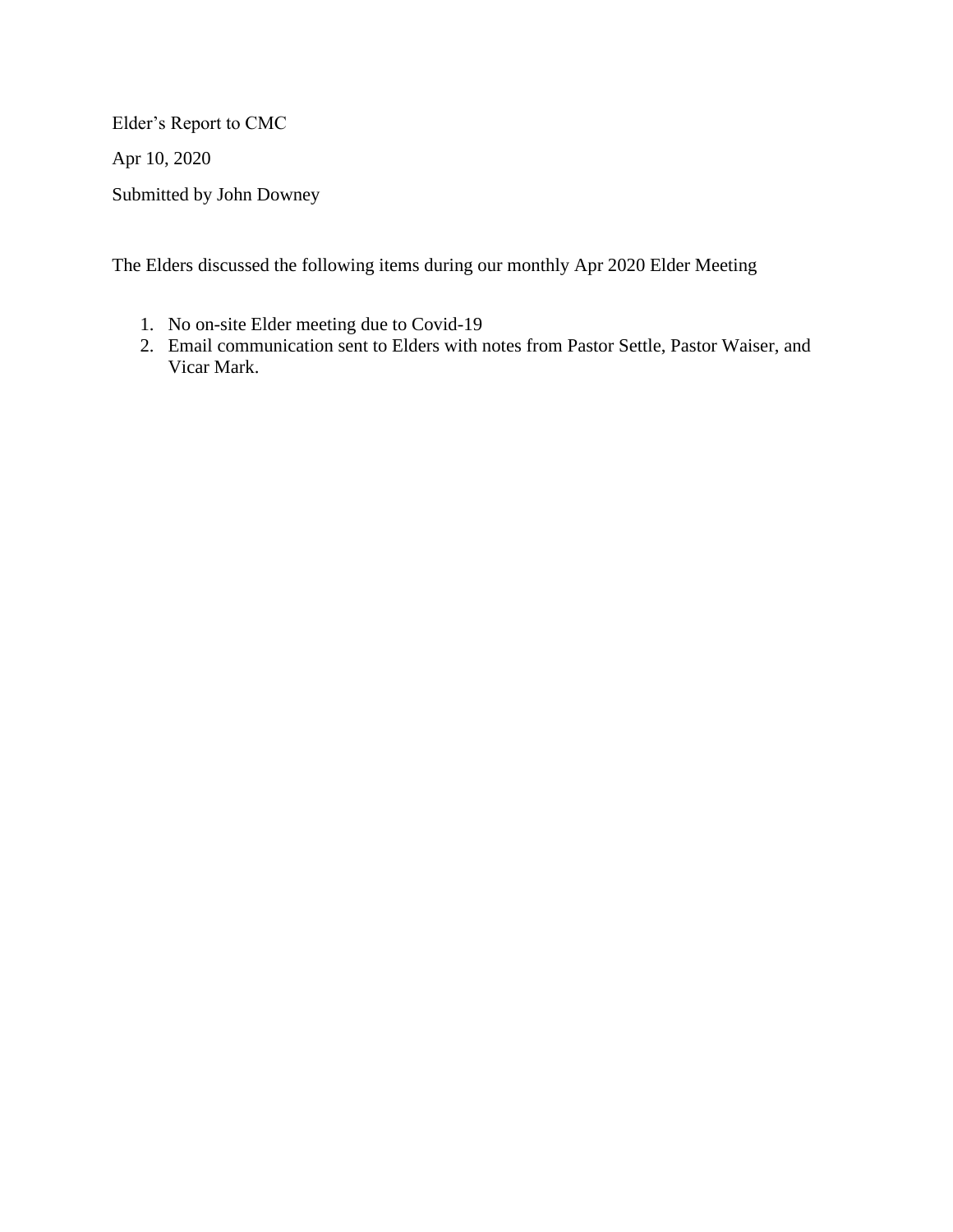#### Children's Ministry – April 2020 Update

Current

- Children's messages are still continuing virtually. Videos are posted alongside the service on the LOG website.
- Hannah P did 12 days of Resurrection eggs (videos and coloring pages) in the 12 days leading up to Easter.
	- o We had great participation! Parents were posting kiddo drawings and pictures.
- Band is proving to be an excellent way to communicate and "be together."

Planning for the Future

- We unfortunately had to make the difficult decision to cancel VBS for this year. Dates with the schools keep getting pushed back which majorly affects our timeline including time to register, using registration fees to purchase, having time to get material, and time to then recruit needed volunteer numbers. On a Facebook group of national directors, many churches are canceling through the last week of June. We are working on some ideas how to still offer fellowship and activity this summer.
	- o We will keep the supplies/ideas we already have, and do the Rocky Railroad theme next summer (2021).
- At this point we are still scheduled for Miss Stephanie's Music Camp in July which will offer an event for our children. However, if school remains online for the remainder of the year, we will need to assess planning and time in May. TBD for now.
- We are planning an alternative Summer Sunday School for our children this year that provides more physical activity and works within appropriate attention spans. Also, we'd like to give our year round teachers the summer off, so we have already collecting family volunteers. We are calling it "Playground, Popsicles, Jesus." It will be fellowship/playground based with a short devotion and craft/snack. We will communicate with parents to dress children accordingly for playground and outdoor play.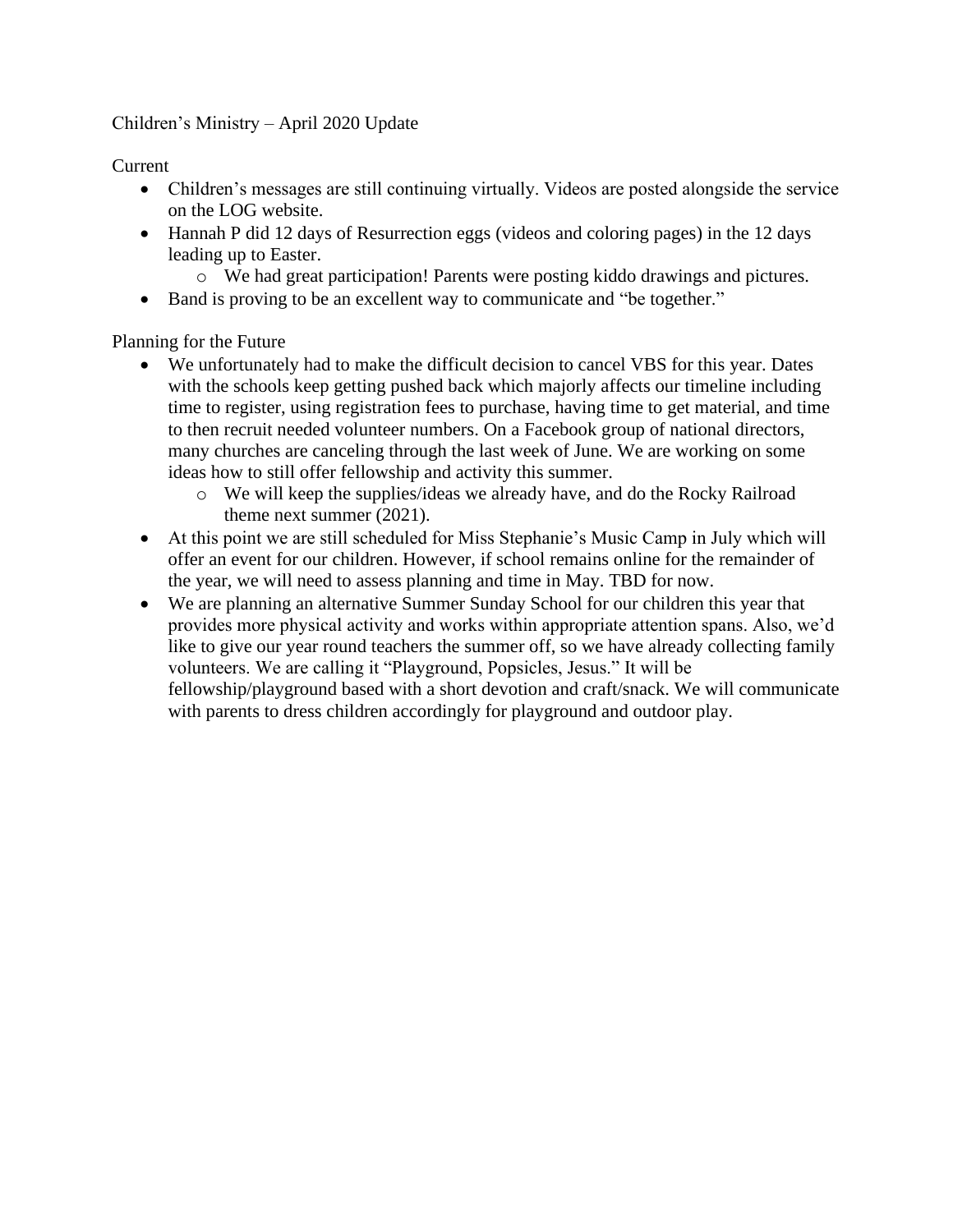LAMB OF GOD LUTHERAN CHURCH

# **YOUTH Ministry Update**

#### April

#### **Confirmation**

- Submitting Sharing of the Faith Videos Electronically
	- $\circ$  Plan to have virtually published on April 26<sup>th</sup>
- Confirmation Sunday is tentatively rescheduled for June 7th
- Looking at potentially doing a celebration lunch for the confirmans

### **Canoe Trip**

- Canoe Trip on May  $1<sup>st</sup>$  has officially been canceled at this time
- Currently still negotiation contract with Cabin rental company

## **Mission Trips**

- We have made no official mission trip communication to our families yet but plan to this week
	- $\circ$  Please do not share this information with our youth families until an official announcement has been made
- Youth board and Mission Trip planning committees have met and made the tough decision to cancel both our traditional middle school and high school trips this summer
	- $\circ$  Several factors went into this decision including: COVID-19 travel safety, changes in families budgets, time off, uncertainty from mission sites
- Are moving our deposits for both trips to 2021 events on the same weeks
	- o This also helps serve both our mission sites

### **Current Happenings**

- Zoom Wednesday Night bible studies
- Independent study for Sunday mornings
- Movie Watch Parties on Rave
- Instagram takeovers

#### **Future Events**

- Tentative plans for a untraditional summer gathering on July  $31<sup>st</sup>$  August  $2<sup>nd</sup>$ 
	- o Focus on Fellowship with a favor of mission trip
- As things begin to reopen plan to host several smaller fellowship events throughout the summer

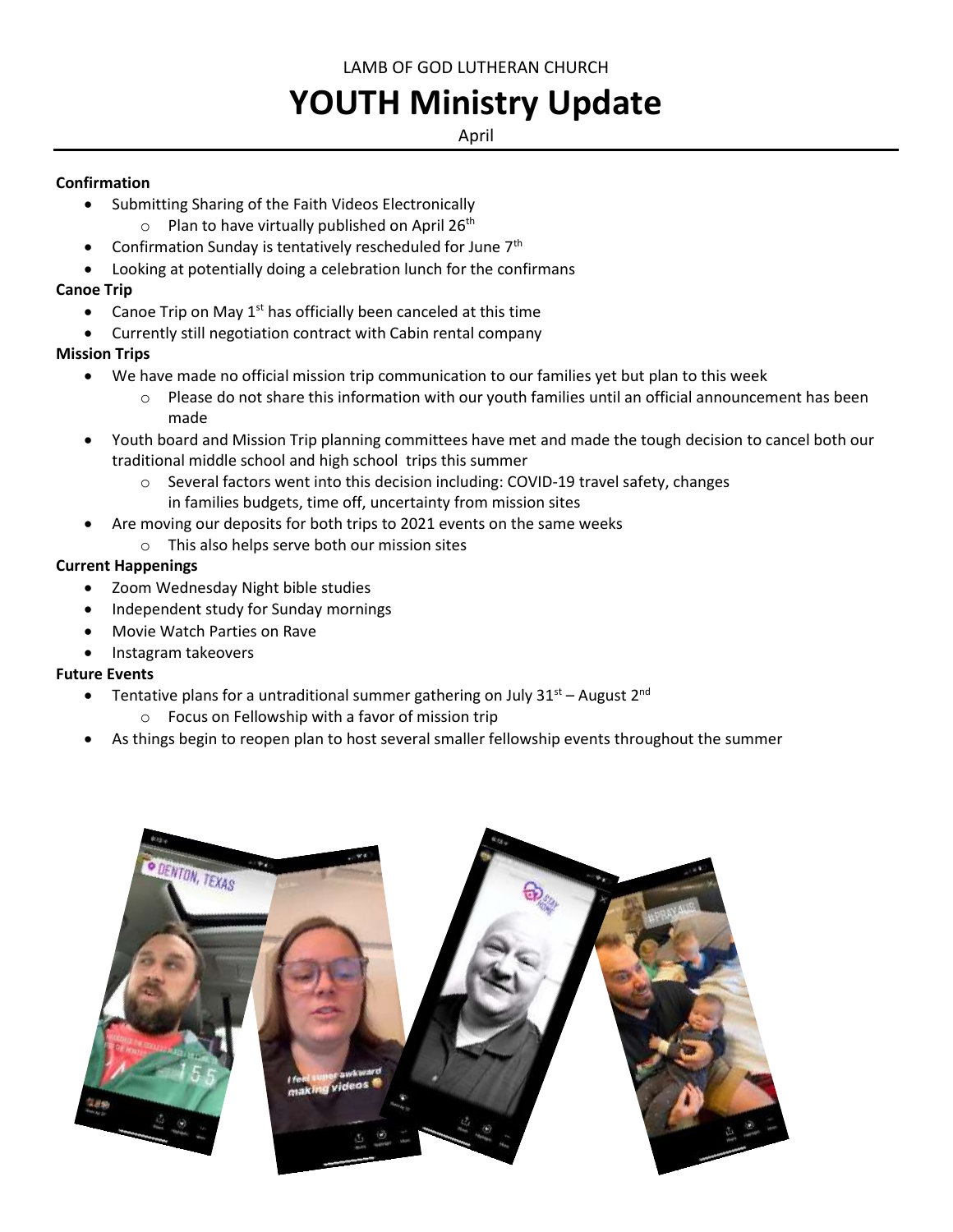# Music Ministry Report April 2020

- 1. All Music Ministry Events are canceled or postponed.
- 2. The choir music, handbell music, and praise band music for use when we return AND it is safe to have volunteer musicians serve in worship is posted in the Music Ministry Dropbox.
- 3. The choral scholars are serving on the worship videos. This prevents us from endangering the health and safety of our volunteer musicians and follows the Denton County guidelines that only 10 staff members should be on campus to record religious services.

Stephanie Poyner

April 2020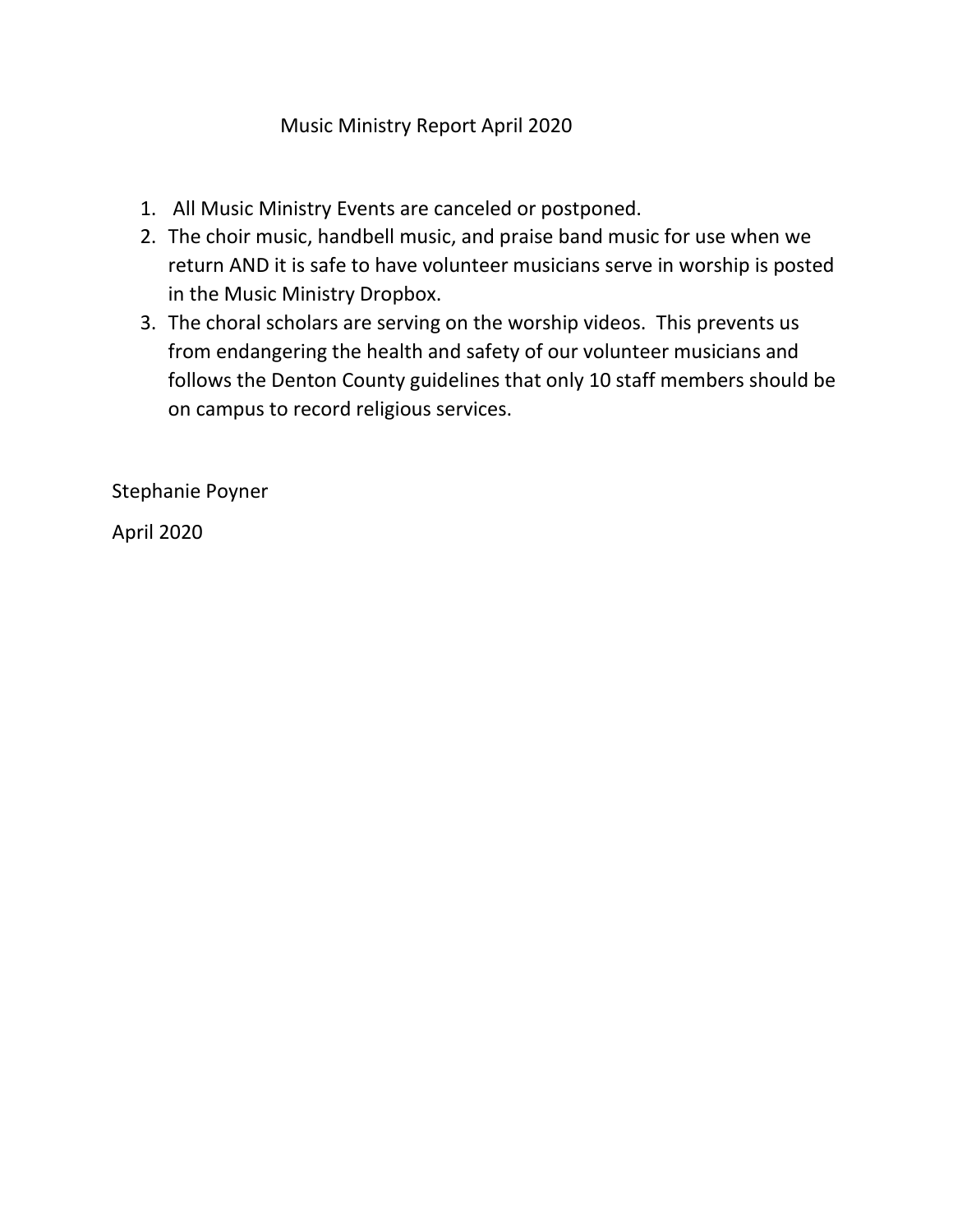# **Outreach Report**

April 20, 2020

- No new Newsletters received
- Committee did not meet in April
- Committee reaching out to our mission partners during next 30 days to let them know they are in our prayers during this time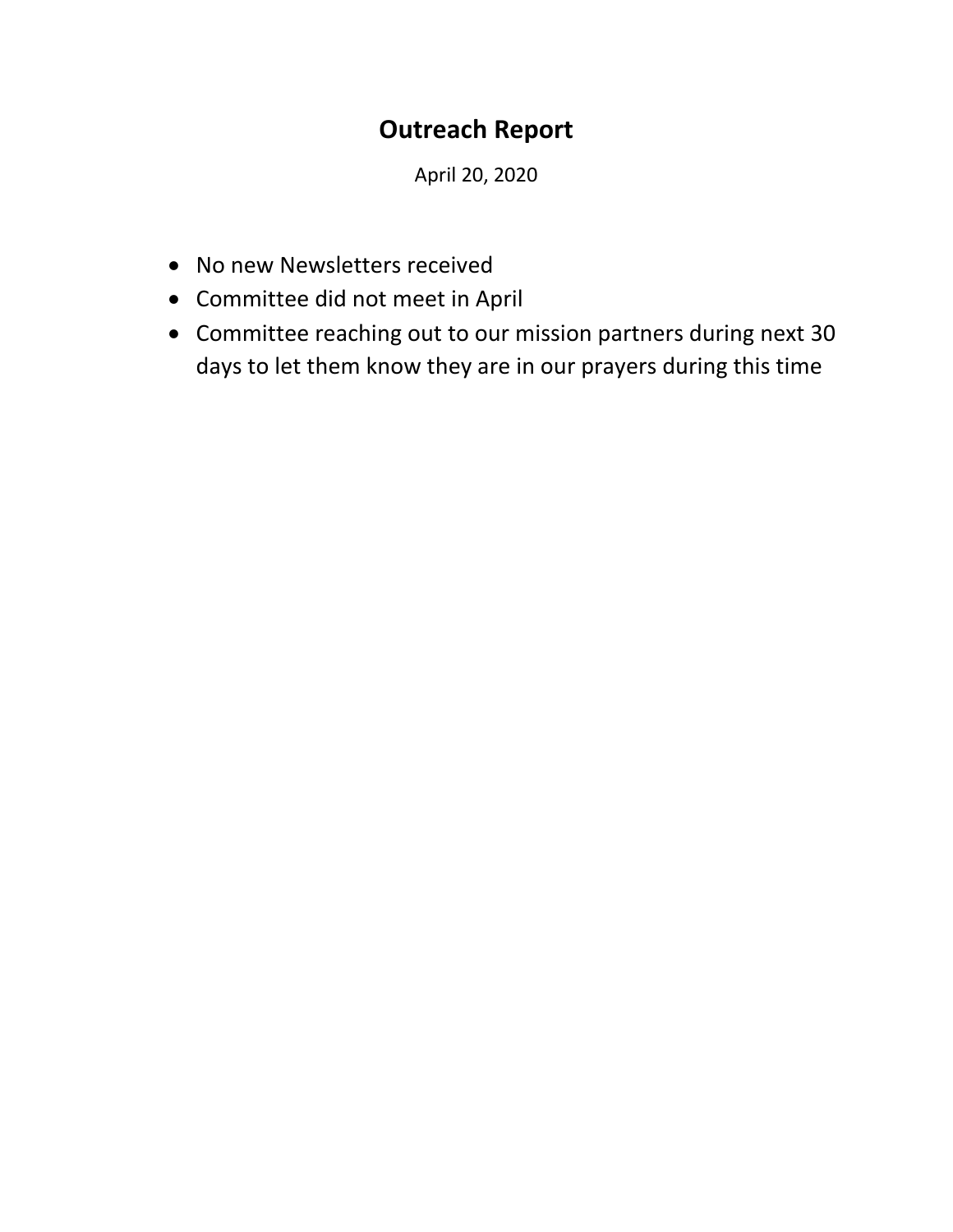# Early Childhood Ministry Report

April 2020

- Worked on Budget with ECM Board, Board of Trustees and CMC
- Currently registering for 2020-2021 school year: 102 students
- Currently school is closed following LISD's Closure: March 23-AT LEAST May 3
- Paid teachers through April 3
- Hoping to qualify for CARES ACT Loan to pay teachers through remainder of school year.
- Teachers have been amazing and outreaching to their families through email, text and videos.
- Staff is staying connected through WHAT'S APP (Group chat)
- Making our Facebook page more interactive-especially with Easter!
- Please join us in praying for our school ministry, staff, students and families.

# **2019-2020 Enrollment: 125**